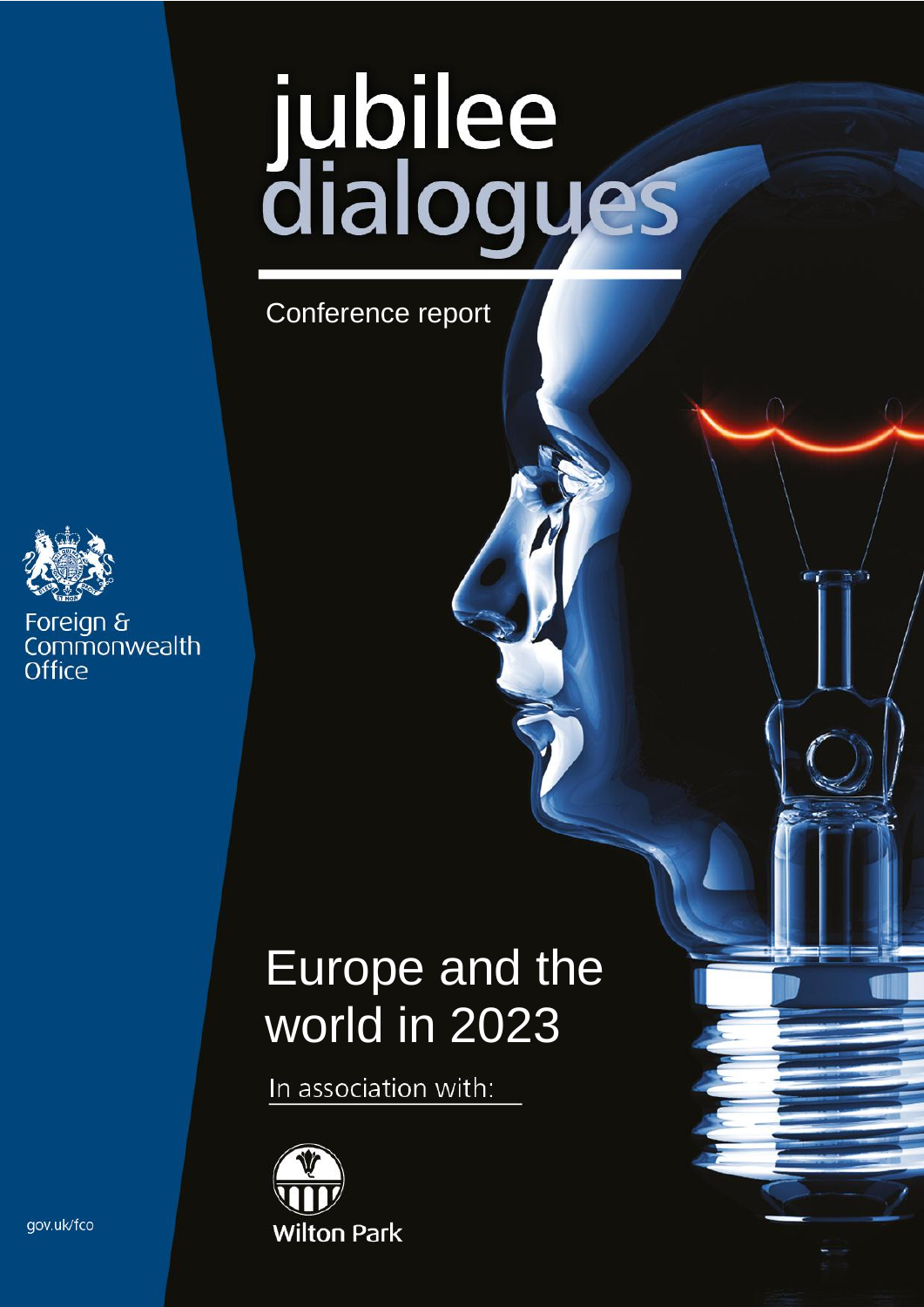

## Conference report

# **Jubilee Dialogues: Europe and the World in 2023** Wednesday 26 June 2013 | WP1264

This discussion was the second in the Jubilee Dialogue series in which external experts provide their views to Government on a key foreign policy subject. It brought together a group of international experts to explore political, economic, social and environmental trends over the next ten years and consider what they mean for Britain and Europe.

The discussion was structured around three questions:

- How is the world changing, and what will it look like in 2023?
- What are the principal opportunities and challenges that Europe will face?
- What policy decisions should Britain and Europe take in 2013 to enhance our future prospects?

### **Introduction**

- 1. Europe's achievements since the Second World War remain considerable. Despite the impact of the recent financial crisis; it is currently the biggest single market in the world; its population enjoys some of the highest living standards; it has carried out a successful process of enlargement, most recently towards the East; it remains relatively secure and its states work together to solve political problems, thus avoiding the violent conflicts of the past. Even if the institutions of Europe are currently undergoing a period of particular stress caused by the Eurocrisis, the creation of the single market stands out as one of biggest economic successes of the last century.
- 2. At the same time, Europe appears uncertain of its place in the world. There is growing disaffection amongst its national electorates, which, at its worst, is leading to the resurgence of extremist political ideologies which the European project was designed to overcome. The stress of the recent financial crisis and the diplomatic pressures of a new multi-polar world require Europe to address long term economic and structural weaknesses and to develop new ways of thinking about the world. How Europe faces up to these challenges will determine how it looks in 2023.

### **Lack of a unified and stable international order**

- 3. Since the fall of the Berlin Wall in 1989, the spread of open markets and democracy in various forms has continued to advance in the majority of countries - not just in Europe. Even where authoritarian regimes are in power they are less draconian than their past incarnations and they recognise that they need to reform.
- 4. However, at the global level and in a historical context, there is also a feeling that an opportunity to establish a comprehensive and lasting international order was missed in 1989. Many countries enjoying economic success in a new multipolar world are not liberal democracies. Newer democracies are less supportive of the concept of using

"Europe should work for the whole of its civilisation to be adopted, not just parts of it."

"If there is no framework, then there are no limits on how to behave."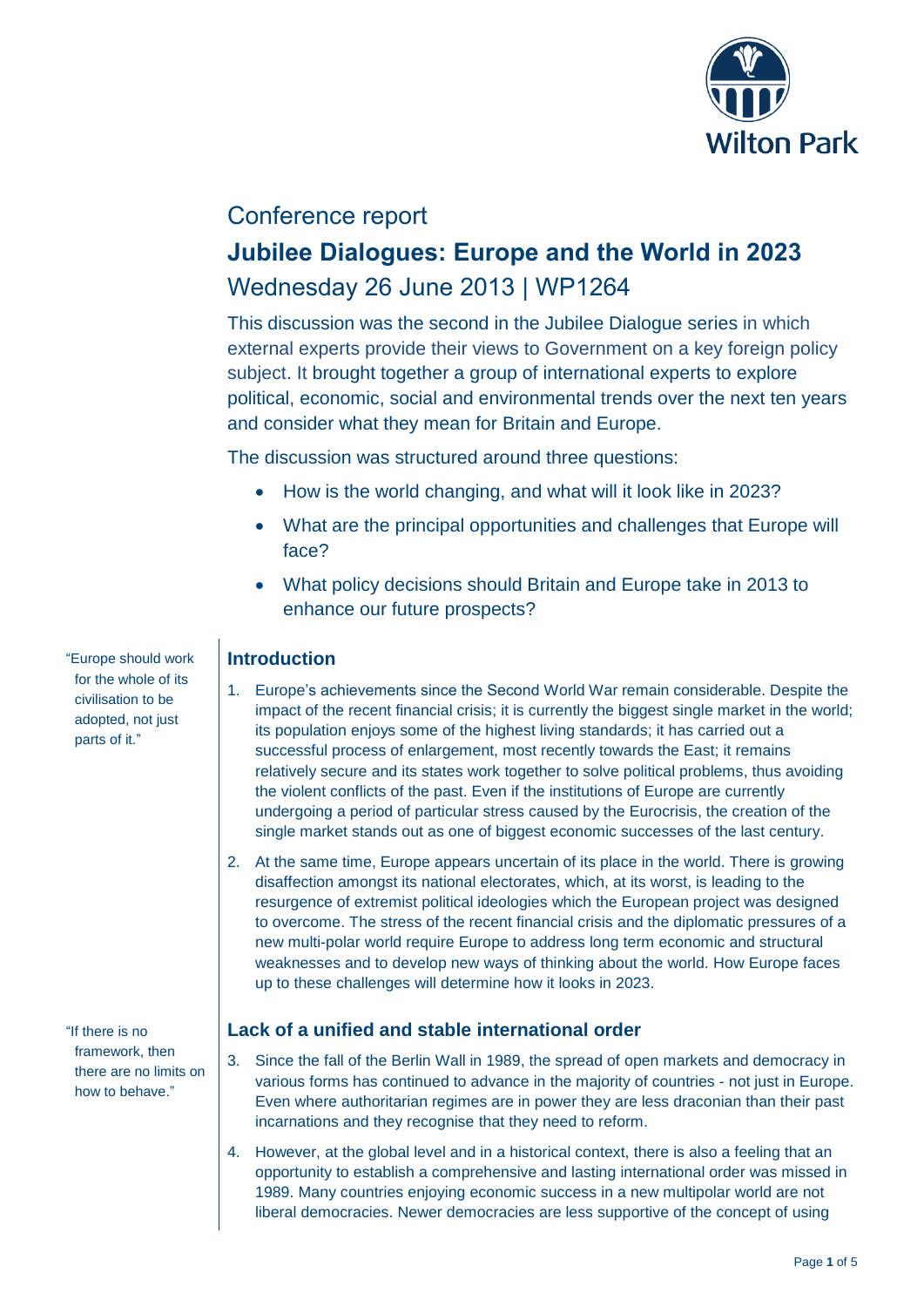foreign policy to directly advance democratic and human rights norms, preferring to prioritise the right of sovereign nations to decide their own affairs.

- 5. The current international system is not fit for purpose. The world needs a system with binding rules which powerful states will accept and whereby countries perceive that there is a common interest in abiding by an agreed set of rules. The institutions that have been in place since the end of the Second World War need to become more relevant to the current context and this change is not happening quickly enough.
- 6. There is a lack of a unifying positive vision of how the world should be. Many countries, including the most powerful, do not appear to have a meaningful conception of how the international order should be structured and what rules should govern behaviour. Europe does have a world vision which it hopes others could adopt - one based on the rule of law and which operates in a cooperative way - but it lacks the capability to secure it. A sense of balance or normative agreement which has existed historically in the international order is now missing.
- 7. Many newly empowered states now capable of exercising influence. Emerging powers increasingly want to have a say in world affairs. As well as continuing to strive for growth they have a clear view of the status they deserve and are willing to influence norms if they are recognised as actors in the global system.
- 8. Europe needs to change its approach and be more willing to listen when engaging in dialogue with emerging powers. There is a sense among emerging powers that Europe is reluctant to change its perspective on the realities of global politics and is not finding common ground or striking an appropriate balance of influence.

### **Economic prosperity**

- 9. In recent years, economic power and influence has shifted to Asia and Latin America. Although this presents a challenge in the form of more aggressive economic competition, there are also opportunities for Europe in the growth of emerging markets. Emerging powers need to maintain growth rates and avoid the "middle income trap", as well as introduce reforms such as promoting the rule of law, property rights, and education. These reforms are difficult to achieve and require tackling vested interests, corruption and cumbersome bureaucracy.
- 10. Europe also faces the danger of future instability emanating from these markets, as increasing investments from emerging powers will potentially expose the economy to serious shocks similar to those recently originating in the US. Helping to build an international system that corresponds to the current economic realities and reflects its needs will serve to avoid this. Europe should seek to take advantage of these opportunities, manage the risks and avoid the false promises of protectionism.
- 11. Fundamental political, economic and institutional rethinking is needed to ensure the future prosperity of the European economy. The Eurozone crisis is sleeping but not dead and although the tools exist to remedy it, in the form of further banking union, the political leadership necessary to take these steps is still lacking. Global investors are keen for secure opportunities but markets are beginning to be suspicious of the viability of the European economy. There is also an aversion in Europe to the risk element which is crucial to capitalist competition, for example capital markets are being reduced in favour of traditional banking.
- 12. Europe needs to decide which sectors are crucial to enable it to compete most efficiently at the international level, such as energy, telecoms, technology, transport, and finance. Despite the historic success of the Single Market, coordination in these areas is either incomplete or going backwards and innovation is sorely lacking. Europe has to confront its problems of competitiveness and sense of entitlement, and cannot afford to ignore potential benefits which require some cost, such as new energy opportunities.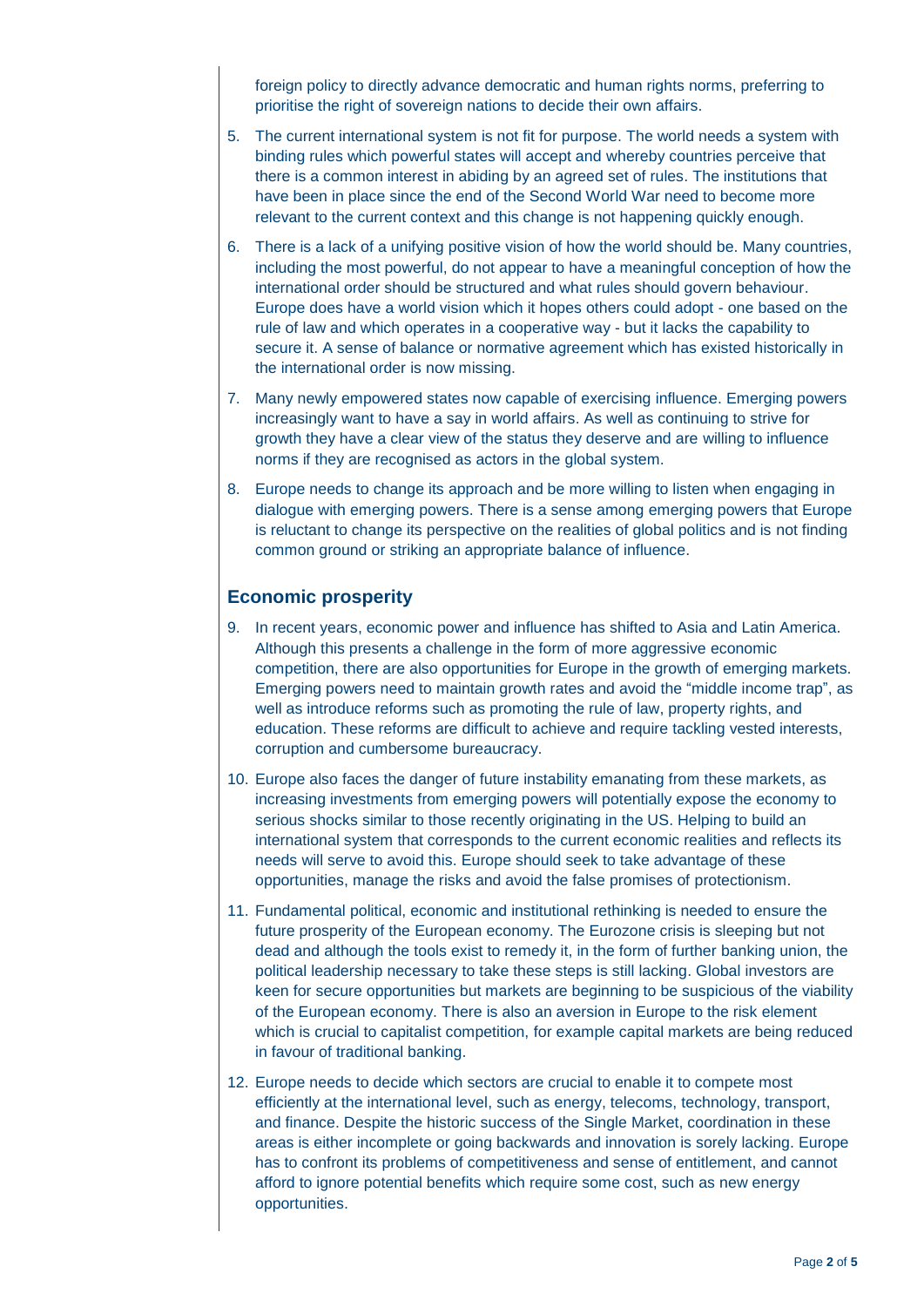"There are three sources of legitimacy: output in terms of results achieved, input in terms of process, and solidarity or social cohesion."

"Europe faces the challenge of staying true to its democratic traditions but leading people to see that they cannot have it all."

### **European institutions and governance**

- 13. The financial crisis has revealed structural weaknesses in the European project. The problems of creating the Eurozone as a single currency union continue to unfold and expose flaws in the wider institutional design, which has had severe political repercussions. Electorates are sceptical of institutions, national parliaments continue to battle for influence and the process of reform is clumsy and requires agreeing on new treaties. The willingness to fundamentally question institutions needs to be matched with pragmatism. It is crucial to the future of Europe to decide which of the possible socio-economic models is followed.
- 14. Despite the recent problems in the Eurozone, the currency remains viable in terms of market perception and is an instrument which the European institutions can use to leverage change. Yet the level to which attention has focused on the crisis has meant that political leadership has been unable to address other long term or future problems.
- 15. Pressing issues are not receiving enough attention, for example the demographic pressures of an aging society or increasingly expensive welfare and healthcare provision. Key problems inherited from previous political systems were not properly addressed during the reforms of accession. The uneven effects of the financial crisis have exacerbated some of its underlying causes, including an increase in the relative share of profit between capital and labour, the disproportionate income between skilled and unskilled labour, and the disparity of opportunity between generations. The gaps in the Single Market are widening and further integration is needed if it is to survive.
- 16. The institutions of Europe need to adapt if they are to avoid a potentially disastrous challenge to its democratic traditions. The Eurocrisis is not the sole reason for the rise of populism, but parties in many countries across Europe have successfully latched onto disaffection as a result of it. The standards of living which electorates are accustomed to now appear unsustainable and Europe faces priorities in terms of what it can afford. Young people are not engaged with traditional political elites and there are a range of new drivers to social movements available through the internet and social media. The splintering of interest groups and rate of change has led to a crisis of legitimacy where it is difficult to see how majority support can be established to deliver a programme that electorates are willing to tolerate and which engages them responsibly in the democratic process.

### **Security**

- 17. A traditional "great power" conflict is increasingly unlikely but the emergence of new security threats will need to be addressed, for example cyber-crime, terrorism, nonstate actors, and piracy. Europe needs to develop a comprehensive strategy to address these threats which is not based on the conventional understanding of warfare and utilizes all the tools at its disposal. The expertise of the Commission can also work with others on issues such as climate change, immigration, and banking regulation.
- 18. The lack of resources available due to budget cuts will inevitably lead European countries to consider how best to balance the pressure to share or pool resources with the ability to defend themselves effectively - something which governments and the electorate continue to see as a defining point of the self-determination of a state.
- 19. Europe will have to decide to invest in hard power capabilities if it wants to be able to defend itself alone. This will become more of a priority as the US adopts a less active role in establishing global security and if the role of NATO is reduced. Germany is well placed to lead this process due to its budgetary flexibility but remains sceptical due to historical reasons of the need to develop a capacity to project force. Currently there is no appetite amongst the population or officials to shape a different debate about what role Germany should play in bringing about a safe world. This is perhaps one of the main reasons why no clear European defence strategy has been developed.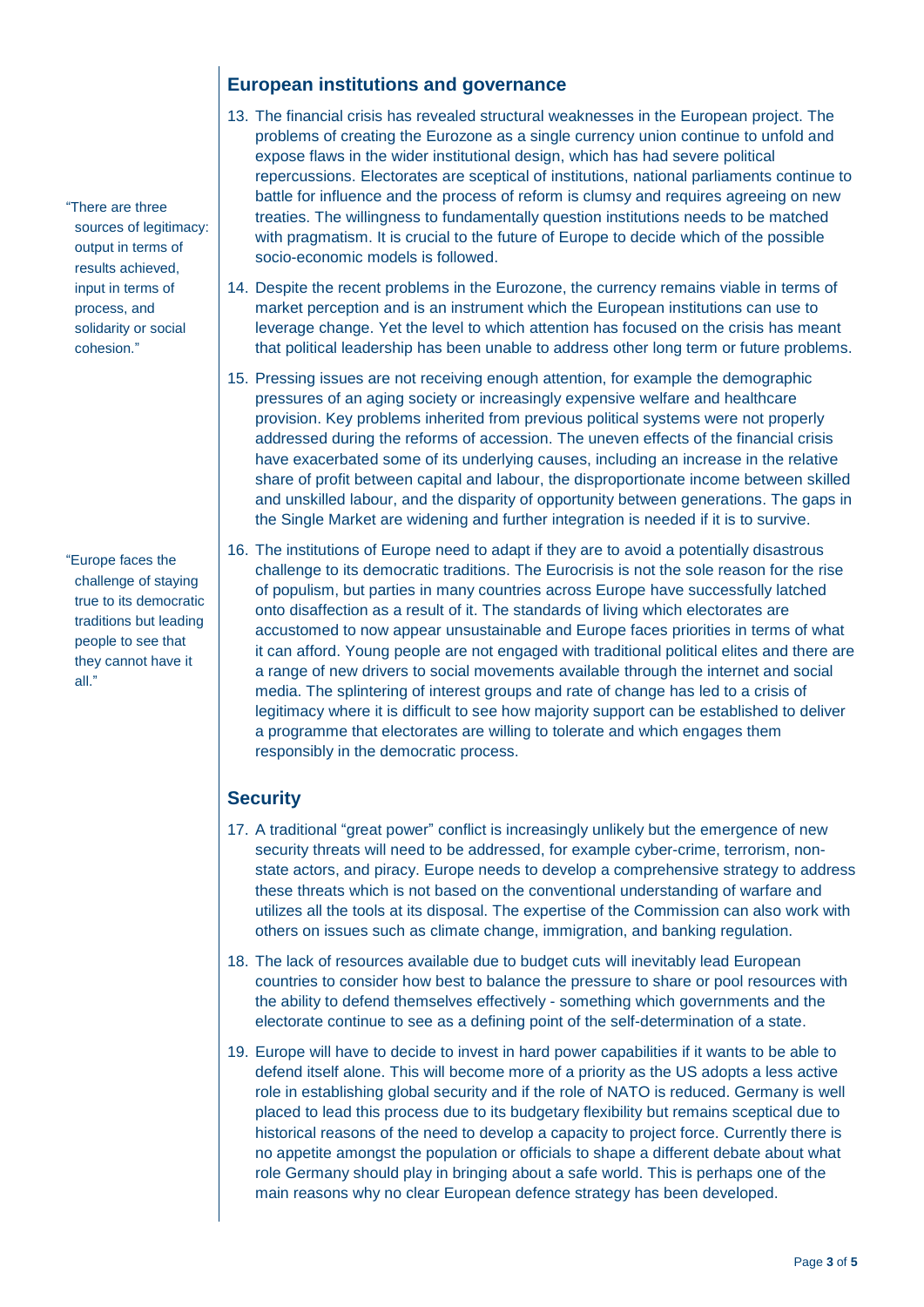### **Europe as an international actor**

- 20. Europe wants to promote democracy and protect its security and geo-political advantage at the same time. In the future Europe will have to prioritise more and make tough choices. The biggest economies in the world - US, China, Germany - do not run a fully developed comprehensive welfare system and a military machine operating in tandem, but rather prioritise one or the other. Europe may have to decide if it wants to maintain a social democratic model or a tougher, leaner conception of the state with the ability to project more influence internationally.
- 21. Europe faces challenges in its own neighbourhood. The enlargement process to date has been successful, but there remains a small list of obvious candidates for membership and the positions of Turkey and the Eastern European partnership countries are yet to be resolved. Promising opportunities for political and economic engagement also exist within North Africa, particularly in Morocco due its richness in agricultural and Algeria for its supply of natural resources and sovereign wealth. However, the recent economic and political crisis may have diminished the appeal of the EU model.
- 22. There is a tendency to deal in generalisations in international relations, for example as if the "BRICS" or the "East" represent singular entities with common interests, or a "multi-polar world" has one meaningful definition. Europe can be more subtle in its appreciation of the differences of political systems and national interests within regions.
- 23. It is important to understand the perspectives of other nations. For example, the US is not interested in Europe for its own sake but for what Europe can do to help shape the international system, for example through collaborative efforts to set rules and impose costs such as Transatlantic Trade and Investment Partnership (TTIP). Russia continues to have leverage over Europe in terms of energy provision and has no vested interest in seeing the values of the EU spread. Although it is unclear what its priorities will be in the future, China does have a compelling foreign policy strategy in the form of the relentless pursuit of the energy it needs to maintain growth. Its policies in Africa to date have demonstrated this.
- 24. Europe needs to act collectively to meet future challenges yet member countries often follow their own agendas, for example Germany bases its foreign policy on economic objectives and can be seen to have acted closely with China against wider EU interests, whilst the UK continues to have a strong relationship with the US.
- 25. It remains to be seen how the EU's model of diplomacy can take its place in the new international system. The EU is clearly seen to be a powerful economic bloc but there is work to be done to ensure it is a political unit capable of projecting influence. In forging this place for itself the hardest things to do may be the most influential, for example reform of the Commission. How Europe can successfully engage internationally over economic and security issues is yet to be determined.

"Who is capable and efficient enough to command authority and make a change?"

### **Conclusion**

Europe has achieved much in the last century towards maintaining peace and prosperity but recent challenges make the future appear uncertain. The political and economic structures that led to the longest period of peaceful prosperity in European modern history are currently undergoing a level of stress that requires bold solutions if Europe is to remain at the forefront of international affairs. How Europe looks in relation to the rest of the world in 2013 depends largely on how successful it is in reforming its political structures, reviving the economy and remaining relevant to its citizens, particularly those of future generations.

"Europe should worry less about itself and more about the rest of the world. International order is what we lack."